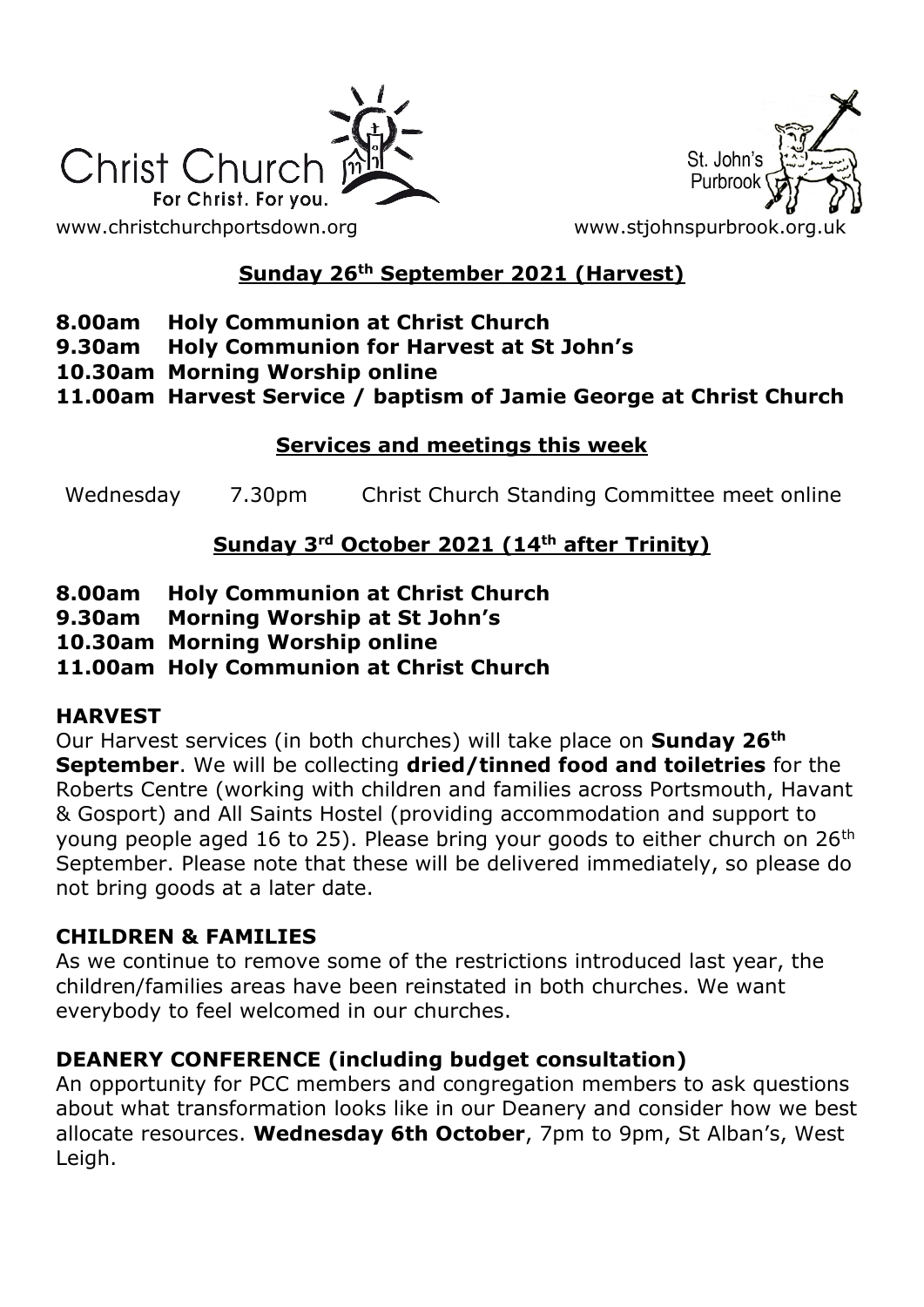### **UNITED SERVICE**

On **Sunday 17th October**, our two churches will come together for the morning service at 11am at Christ Church. There will be no service at St John's on that day.

# **ADVENT @CHRIST CHURCH**

**Saturday 4th December** 1 till 3pm. Please bring your family, friends and neighbours for a relaxed social afternoon. Entertainment including the Pompey Pluckers and Gospel Road Community Choir; Refreshments of course and lots to do and make in the Children's Corner. We do need contributions please for the Christmas Raffle and a Tombola stall. All items must be new and within date at Christmas. You can bring them to any service at Christ Church from the beginning of October and give to Karina Golledge or Sheila Gill. Please do not leave anything at the back of the church. We look forward to seeing you.

#### **READING AND LEADING PRAYERS**

We would like to involve more people in reading the Bible and leading prayers in our Sunday services in both churches. If this is something you feel that you can offer to the life of our churches, please speak to Revd Andy.

#### **MISSION OF THE MONTH – SEPTEMBER**

The Mission of the month for September is Church Army. We support Tim Hyde at the Southampton Centre of Mission. To find out more and donate online, go to churcharmy.org/mission/southampton/

| <b>CONTACTS</b>     |                                            |  |
|---------------------|--------------------------------------------|--|
| <b>Vicar</b>        | Revd Andy Wilson (day off Monday)          |  |
|                     | vicar@christchurchportsdown.org            |  |
|                     | purbrookvicar@gmail.com                    |  |
| <b>Curate</b>       | Revd Matt Grove (day off Saturday)         |  |
|                     | matt.grove@christchurchportsdown.org       |  |
| Churchwarden        | <b>Stephen Anderson</b>                    |  |
| <b>CCP</b>          | stephen.anderson@christchurchportsdown.org |  |
| Churchwarden        | <b>Karina Golledge</b>                     |  |
| <b>CCP</b>          | thegolledges@btinternet.com                |  |
| Churchwarden        | <b>Bill Jeffery</b>                        |  |
| <b>SJP</b>          | purbrookchurch@gmail.com                   |  |
| <b>Hall Manager</b> | Jacqui Wilson                              |  |
| <b>CCP</b>          | hall.manager@christchurchportsdown.org     |  |
| Website             | <b>Matt Doe</b>                            |  |
|                     | webmaster@christchurchportsdown.org        |  |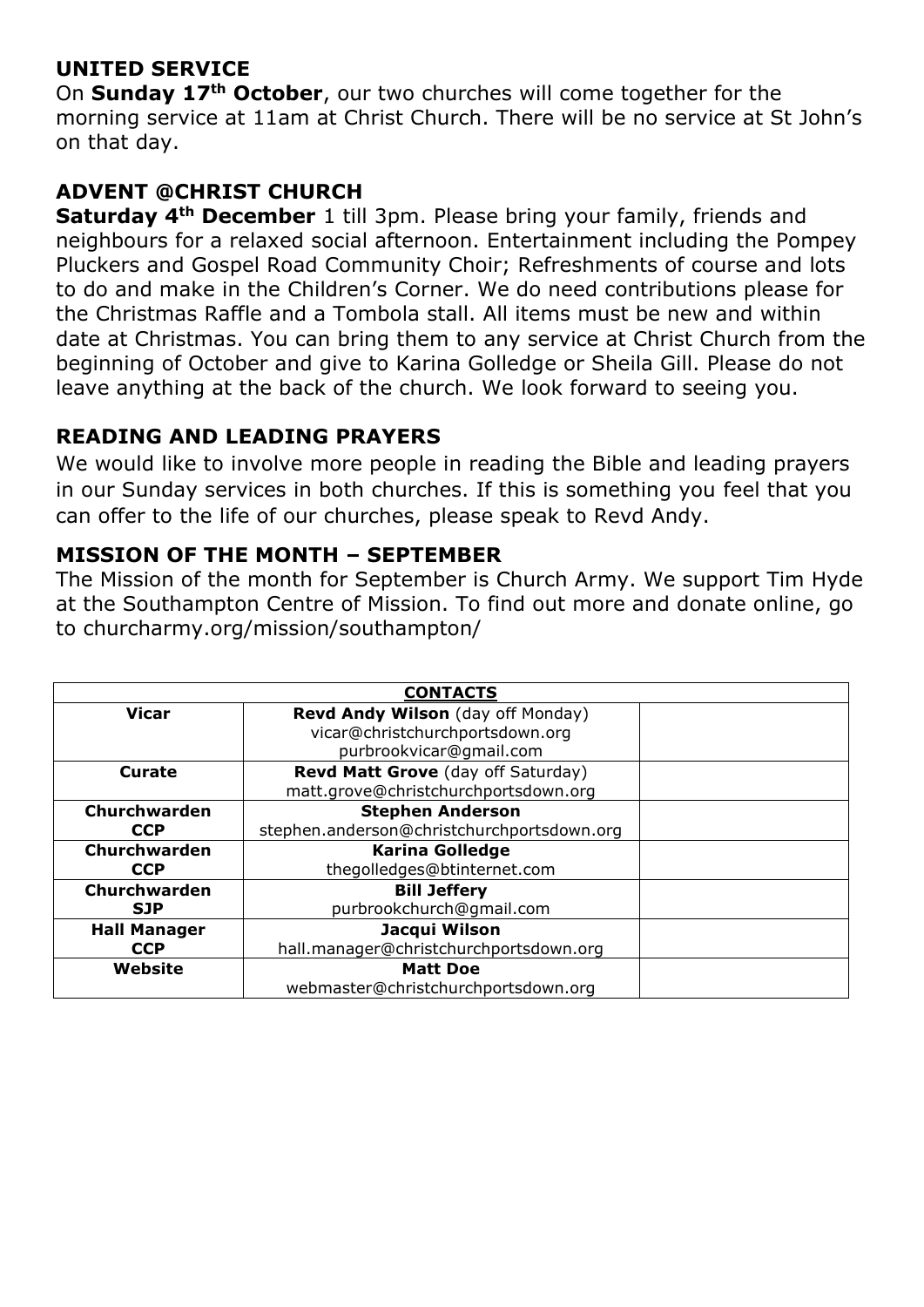# **Sunday 26 September 2021**

Harvest Thanksgiving

# **Collect**

Creator God, you made the goodness of the land, the riches of the sea and the rhythm of the seasons; as we thank you for the harvest, may we cherish and respect this planet and its peoples, through Jesus Christ our Lord. **Amen.**

### **Joel 2.21–27**

 $21$  Do not fear, O soil; be glad and rejoice, for the Lord has done great things!

<sup>22</sup> Do not fear, you animals of the field,

for the pastures of the wilderness are green;

the tree bears its fruit, the fig tree and vine give their full yield.

<sup>23</sup> O children of Zion, be glad and rejoice in the Lord your God;

for he has given the early rain for your vindication,

he has poured down for you abundant rain,

the early and the later rain, as before.

 $24$  The threshing-floors shall be full of grain, the vats shall overflow with wine and oil.

 $25$  I will repay you for the years that the swarming locust has eaten,

the hopper, the destroyer, and the cutter,

my great army, which I sent against you.

<sup>26</sup> You shall eat in plenty and be satisfied,

and praise the name of the Lord your God,

 who has dealt wondrously with you. And my people shall never again be put to shame.

 $27$  You shall know that I am in the midst of Israel,

and that I, the Lord, am your God and there is no other.

And my people shall never again be put to shame.

#### *This is the word of the Lord. Thanks be to God.*

# **Psalm 126**

1 When the Lord restored the fortunes of Zion,  $\bullet$ then were we like those who dream.

- 2 Then was our mouth filled with laughter and our tongue with songs of joy.
- 3 Then said they among the nations, 'The Lord has done great things for them.'
- 4 The Lord has indeed done great things for us,  $\bullet$ and therefore we rejoiced.
- 5 Restore again our fortunes, O Lord, as the river beds of the desert.
- 6 Those who sow in tears shall reap with songs of joy.